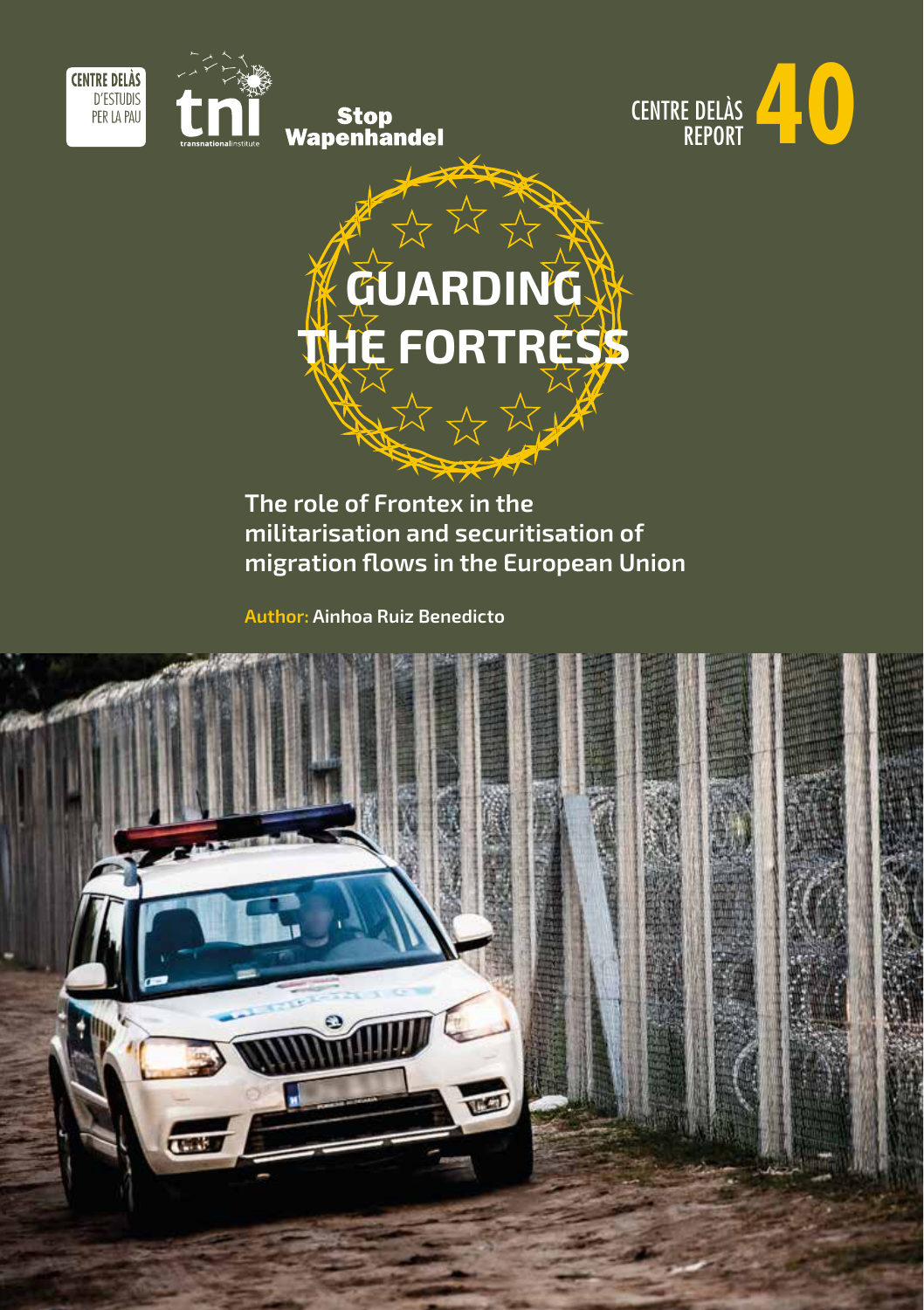## **EXECUTIVE SUMMARY**

The global situation that emerged in 1989 after the fall of the blocks, the fall of the Berlin Wall and the end of the Cold War seemed to include the opening up of borders and the expansion of freedoms, backed by the discourse of globalisation. However, the globalisation narrative has proved to be far from the reality that has since taken shape.

In the late twentieth and early twenty-first century borders have gone from simply demarcating territorial integrity and political sovereignty to become geographical areas at war in which new threats are said to be appearing, such as migration and the movement of people. These changes were encouraged by the expansion of securitisation policies that followed the 11 September 2001 attacks in the United States.

In this context of securitisation of border regions, population movement is understood and treated as a suspicious activity that needs to be controlled, monitored and registered, while the migration of often forcibly displaced people and refugees is seen as a security threat that must be intercepted.

The discourse that defines people who migrate as a threat became increasingly dominant in the security strategies from the early 2000s in Western countries. It went hand in hand with the construction of a Fortress Europe. This started in 1985 with the Schengen Agreement, which established a safe internal space and an unsafe external space beyond the European Union (EU). In the 1990s Spain took this idea further with the construction of the first border fences erected on the Spanish enclaves of Ceuta (1993) and Melilla (1996) located on the African continent, to keep migrants out.

In this context of expanding security policies and large-scale migration flows worldwide, in 2004 the EU set up the European Border and Coast Guard Agency (Frontex) to manage its borders and cross-border movements. Frontex was one of a range of security measures deployed to build what has become known as Fortress Europe.

This report analyses the theory and practice of Frontex, the agency set up to manage the EU's borders and migration flows, as well as its contribution to Europe's securitisation and its role in guarding Fortress Europe.

#### **MOVEMENT AND MIGRATION AS A THREAT**

Analysis of the founding regulations and mandate of the European Border and Coast Guard Agency (Frontex) shows that the EU considers migration a security risk on a par with crimes such as drug trafficking or smuggling, paving the way for the approval of exceptional measures to address it.

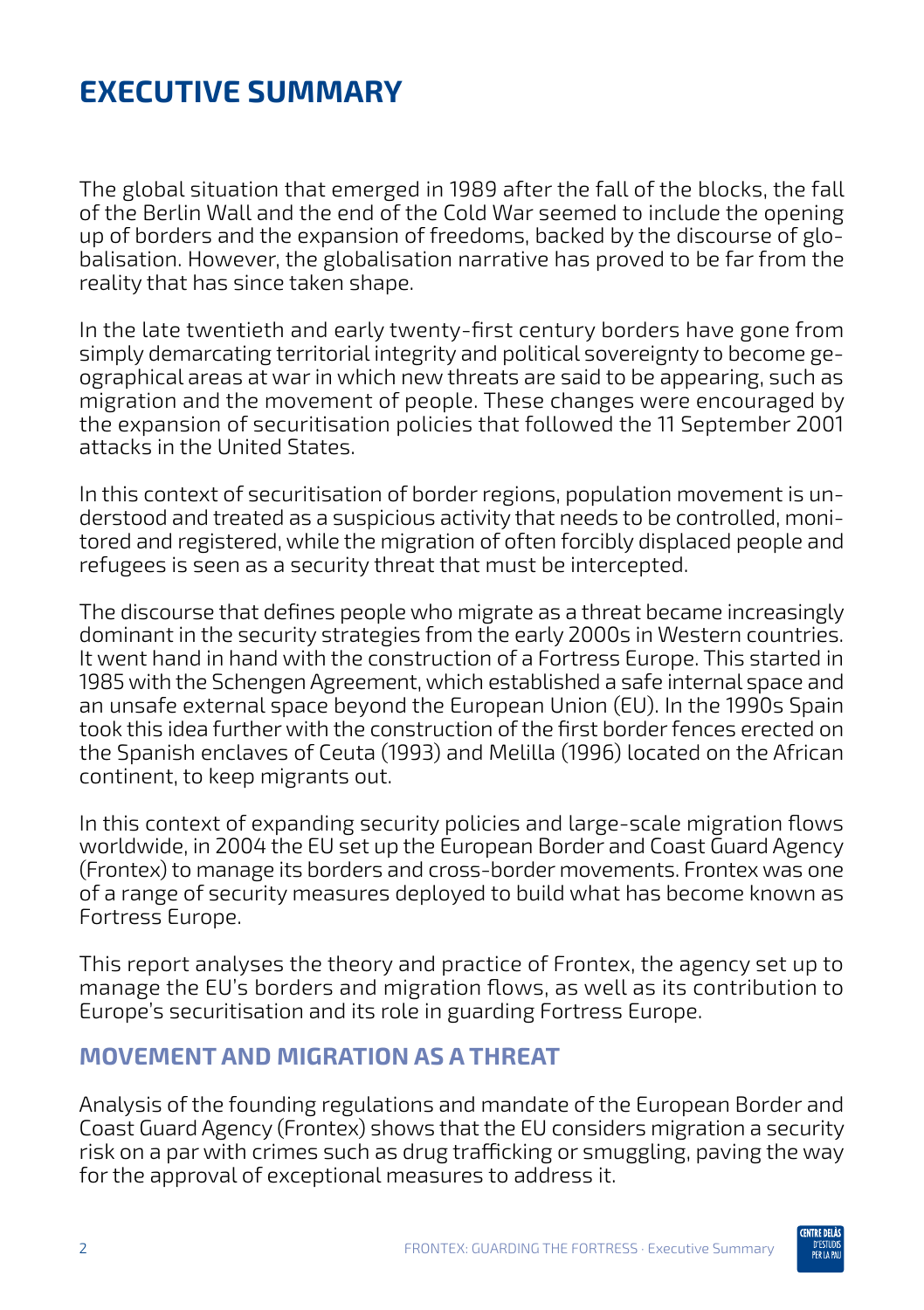

The 2016 Regulation on Frontex gave it more powers and approved the use of force in the course of undertaking its duties, making it an instrument of containment and coercion with regard to the treatment of migration flows. It also allowed it to act in the territory of Member States without their consent, thus infringing their sovereign right to use a different, non-securitised approach to dealing with migration.

Since 2016 the role of Frontex has shifted from facilitating to coordinating operations to return migrants to their country of origin, as is evident in the growing budget devoted to such operations.

### **THE PRACTICE OF SECURITISATION BY FRONTEX**

The budget for Frontex increased from €6.2 million in 2005 to €288 million in 2018, making a total of €1.65 billions for the 2005–2018 period, and its approved budget for 2019 is €333 million. This reflects the political determination to reinforce Frontex as a border-control system. Most of the budget is allocated to its operational activities.

The budget shows the growing importance of migrant-return operations, from €80,000 in 2005 to €47.8 million in 2018, with an approved budget of €63 million for 2019.

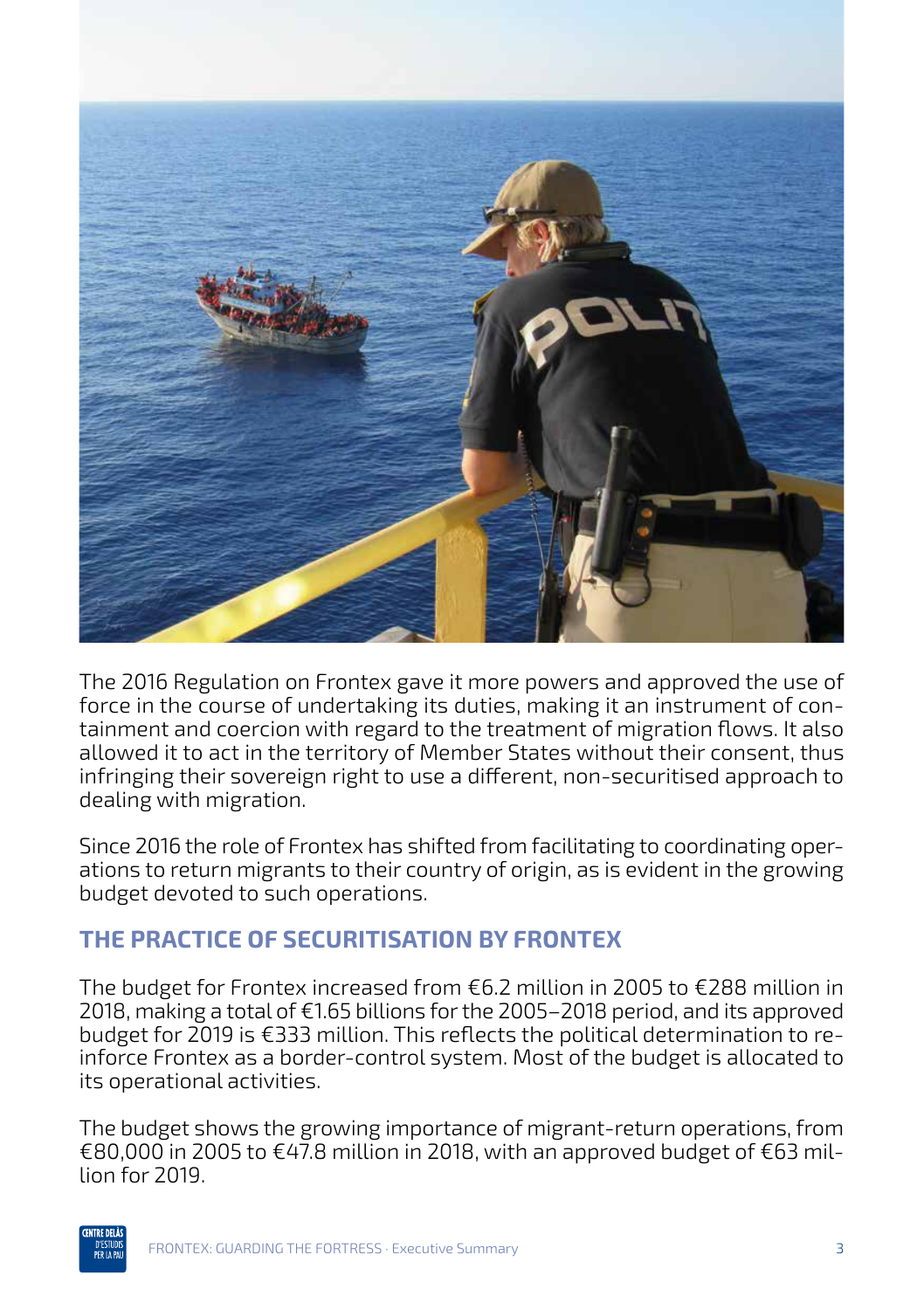None of the 19 main joint operations conducted by Frontex has a specific mandate to rescue people or to include civilian shipping fleets in its actions. They all concentrate more or less exclusively on combating and intercepting different cross-border crimes, most of which are related to flows of migrants.

Frontex collaborates with NATO on joint operations carried out in the Mediterranean by the UE (Operation *Sophia*), thus consolidating a securitised and militarised practice in the management of migration.

Frontex also plays a crucial role in expanding Fortress Europe by conducting and coordinating operations in third countries by various means. These include Coordination Points and Focal Points, which are aimed at forging links between security forces and training them to work together, as well as the rapid deployment of Frontex in third countries. In this way, the EU's migration policies are externalised, imposing its approach to managing migration flows on other countries.

Operations conducted in the Mediterranean such as *Poseidon* and *Triton* had budgets of €18 million and €19 million respectively for their six months of activity. The Italian government operation they replaced, *Mare Nostrum,* had a six-monthly budget of €54 million in October 2013 and 2014.

One of the main objectives of joint operations like *Hermes* and *Attica* is to identify 'illegal' migrants and help to organise operations to return them to their countries of origin.

Of the 19 operations analysed, only one, *Vega Children*, mentions working together with a humanitarian organisation, the United Nations High Commissioner for Refugees (UNHCR), to control cross-border movements of child migrants.

The analysis shows that Frontex engages in one practice typical of securitisation policies: the use of emergency measures such as the deployment of Rapid Border Intervention Teams (RABITs) to intercept migrants. These emergency operations were carried out in 2010 and 2015, on the borders of Greece and in its territorial waters. In 2015 its core mandate was to identify and intercept migrants before they reached European soil.

The European Border Guard Teams (EBGTs), which replaced the RABITs in 2016, have a permanent corps of 1,500 guards ready to be deployed in the event of large-scale migration movements. Their duties are similar to those of Frontex, including migrant-return and rapid-return operations.

Joint operations such as EUROCUP, reinforced border control during the European Cup, which began to be conducted in 2008, and implied the expansion of control and surveillance policies on cross-border movement, including on the EU's internal borders.

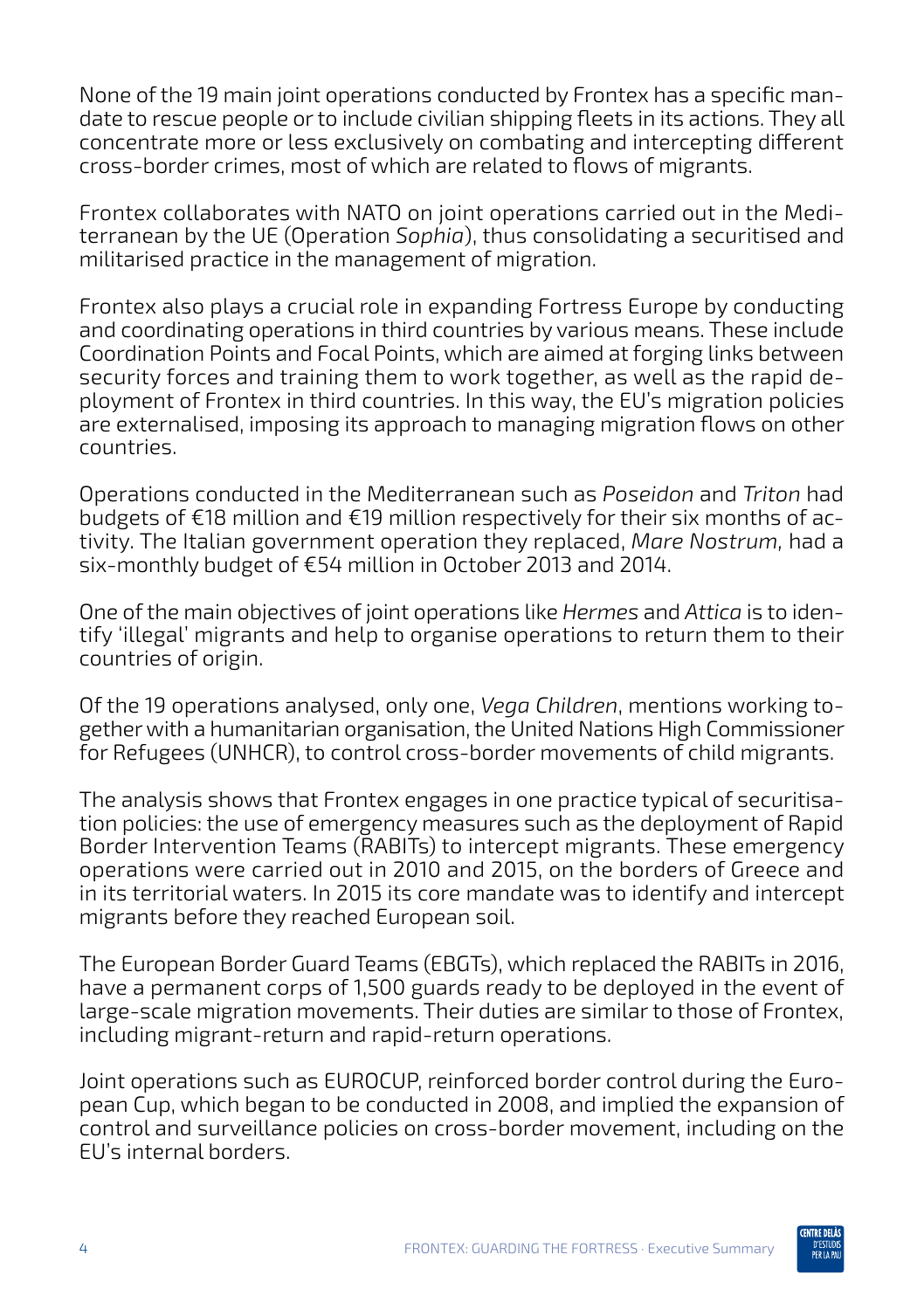Analysis of migrant-return operations shows that Member States have become increasingly interested in these operations. Their number rose by nearly 76% in 2018 compared to 2017, according to Frontex figures.

These securitisation practices implemented by an EU agency reinforce the widespread idea that people who migrate are criminals, coupled with the existence of a safe 'internal space' and an unsafe 'external space' from which the EU needs to insulate itself by strengthening its borders with security agents whose use of force is considered legitimate. They also reinforce the territorial power dynamics in which one's country of origin is one of the factors that determine a person's freedom of movement. This buttresses the differential treatment applied to people as they cross borders.

Thus, Frontex safeguards the EU's structures and discourses of violence, distancing it from policies that defend human rights, peaceful co-existence, equality, protection and more equal relations between territories.